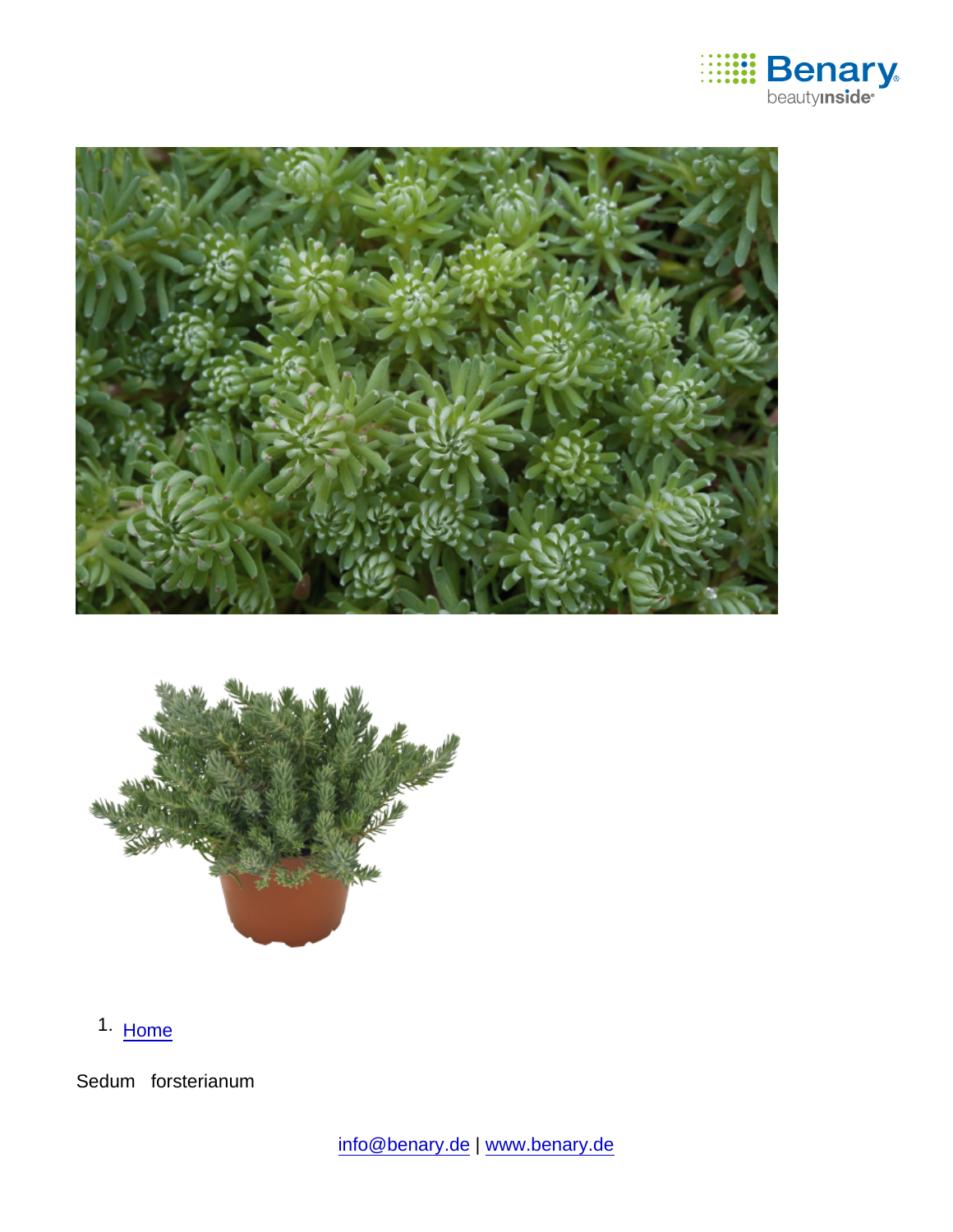

# **Oracle**

- Attractive silvery-green ground cover
- Very heat and drought tolerant
- Well suited for rock gardens and mixed containers
- Fast and easy to grow
- Summer blooms in bright yellow star clusters
- A must in each bedding plant program

**[Bookmark](https://www.benary.com/flag/flag/product/6270?destination&token=pUCiRhRiS3rAuGF9KQXO4LjUVBXTOHQhc4UCqcEzx_Y)** [Recommend](mailto:?subject=Benary Sedum forsterianum &body=https://www.benary.com/print/pdf/node/6270) Print Crop Time Spring: 8 - 10 months **Height** 6 ? / 15 cm Exposure **Sun** Seed Form Raw Seed, BeGreen Pelleting Heat Zone 8 - 3 Hardiness Zone 3 - 9 Best Uses Bedding, Rockery

## Culture guide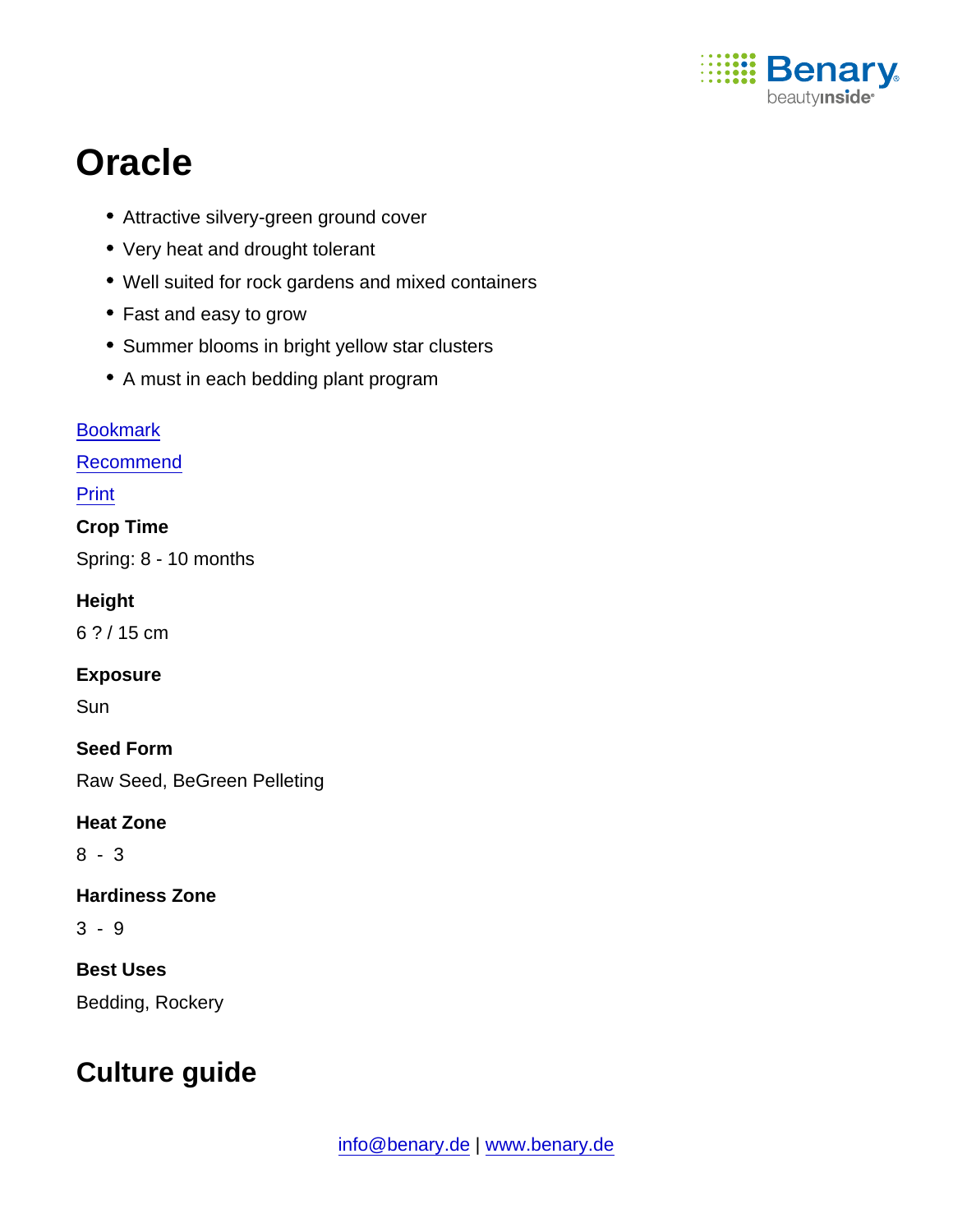

#### Usage

Pot, Rockery, dry and heat tolerant, roof garden, complementary

#### Sow time

January-March for green pots from April to August; June-August for flowering in pots the following year

#### Sowing method

3-5 seeds per plug, sowing directly into final pot is recommended

#### **Germination**

Germinates in 10-14 days at 65-72 °F (18-22 °C). Light improves germination and uniformity of emergence. Avoid excessive soil moisture.

#### Growing on

Transplant plugs after 7 weeks. Once plants have rooted out, begin reducing soil moisture levels and lower temperatures to 55-62 °F (13-16 °C). Warmer temperatures will promote softer, more rapid growth. Feed at 100-150 ppm nitrogen in a well-balanced mix. Vernalization is required for flower initiation in every variety except 'Spirit'. However, most varieties are grown for their foliage characteristics rather than for their flowers

#### **Media**

Use a well-drained, growing substrate with 0-15 % clay, 0-15 % parts (e.g. bark, wood fibres, perlite, sand), 1-1, 5 kg/m<sup>3</sup> complete balanced fertilizer, 1-2 kg/m<sup>3</sup> slow release fertilizer (3-9 months), iron-chelate, micronutrien

### **Temperature**

Grow at 10-18 °C or outdoors. In winter indoors frost free at 3-5 °C or outdoors. Outdoor fleece cover needed. For wintering the root development should be very good. In spring the plants